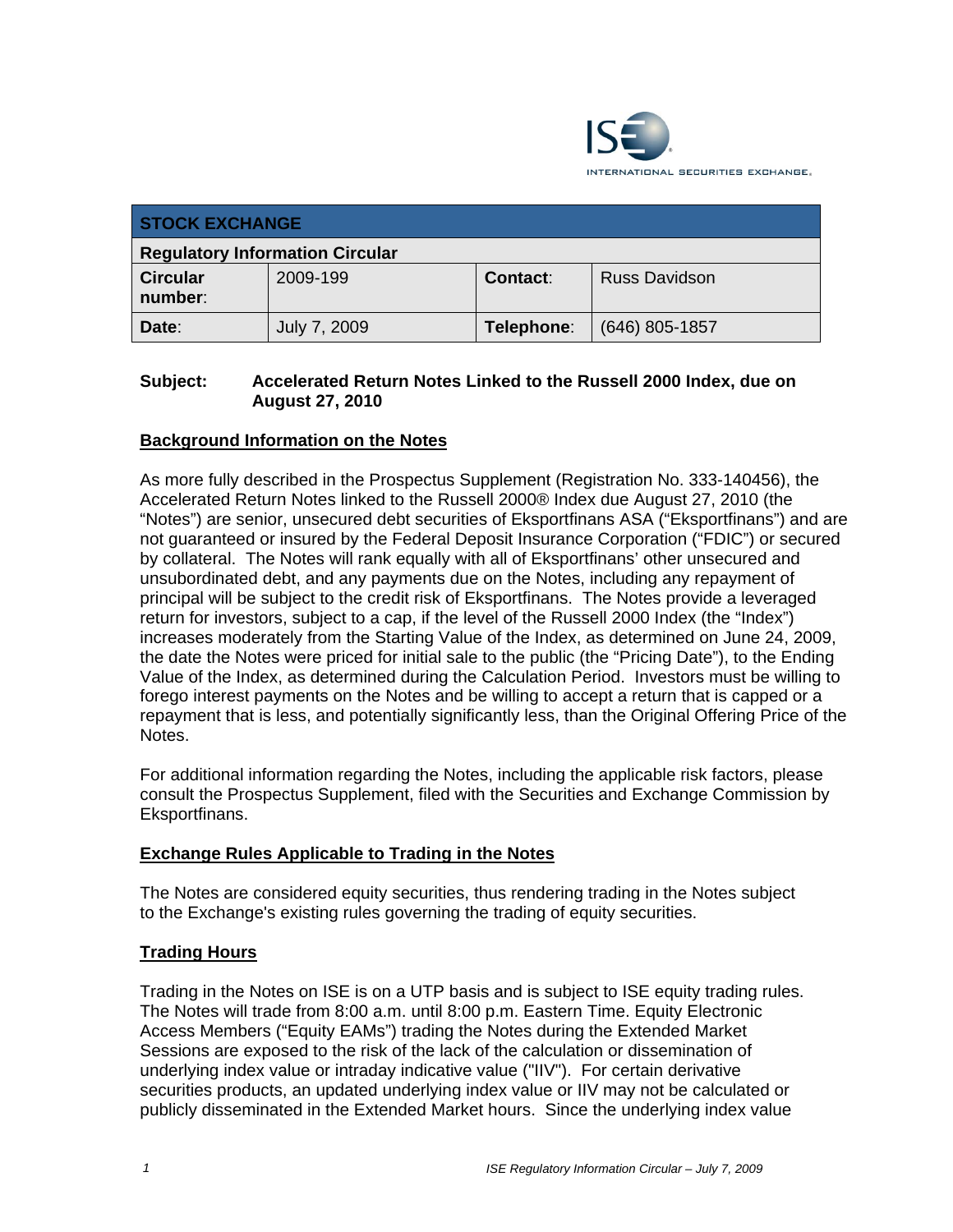and IIV are not calculated or widely disseminated during Extended Market hours, an investor who is unable to calculate implied values for certain derivative securities products during Extended Market hours may be at a disadvantage to market professionals.

## **Trading Halts**

ISE will halt trading in the Shares of a Trust in accordance with ISE Rule 2101(a)(2)(iii). The grounds for a halt under this Rule include a halt by the primary market because it stops trading the Shares and/or a halt because dissemination of the IIV or applicable currency spot price has ceased, or a halt for other regulatory reasons. In addition, ISE will stop trading the Shares of a Trust if the primary market de-lists the Shares.

#### **Delivery of a Prospectus**

Pursuant to federal securities laws, investors purchasing Shares must receive a prospectus prior to or concurrently with the confirmation of a transaction. Investors purchasing Shares directly from the Fund (by delivery of the Deposit Amount) must also receive a prospectus.

Prospectuses may be obtained through the Distributor or on the Fund's website. The Prospectus does not contain all of the information set forth in the registration statement (including the exhibits to the registration statement), parts of which have been omitted in accordance with the rules and regulations of the SEC. For further information about the Fund, please refer to the Trust's registration statement.

**This Regulatory Information Circular is not a statutory Prospectus. Equity EAMs should consult the Trust's Registration Statement, SAI, Prospectus and the Fund's website for relevant information.**